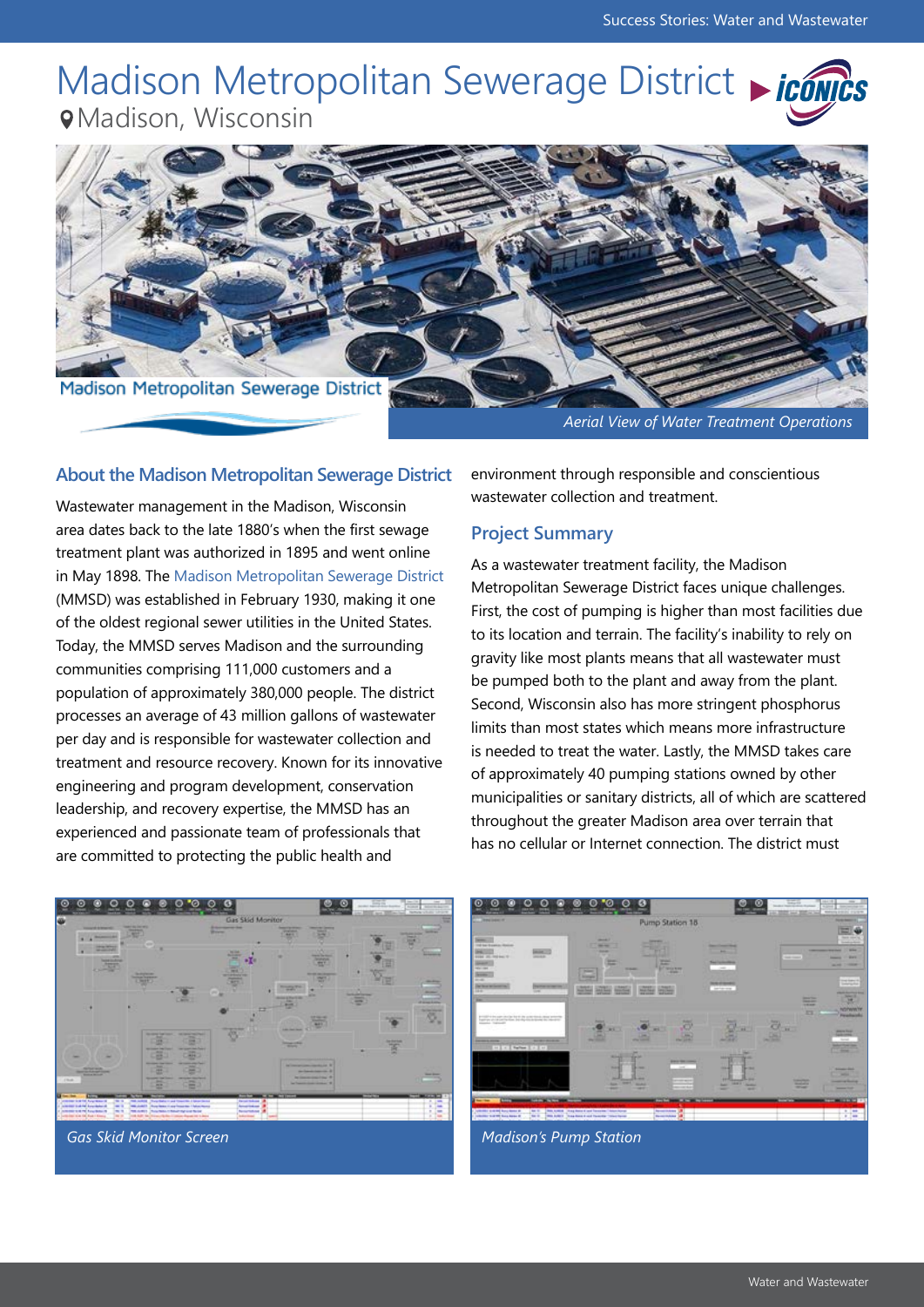therefore rely on radio communication to get live data and information from those stations to monitor operations. When issues arise, the district needs to send crews out to confirm that the stations are operating correctly.

In the 1990's, the MMSD installed its first SCADA system which utilized serial communication with controllers. This SCADA system served the district well for twenty years but was becoming obsolete since both the hardware and software were reaching the end of their life cycles. Additionally, the MMSD needed the ability for its operators to access the system no matter their locations. In the early 2010's, the district started looking for a new system and had to decide between several SCADA platforms on the market. The challenge was to choose a new SCADA system that could not only integrate the old system into the new system, but also be the best fit for the MMSD operations and needs.

The Madison Metropolitan Sewerage District chose the ICONICS platform for several reasons. First, the ICONICS team gave an excellent demonstration of the platform showing the MMSD the ease and speed of its platform set up. In fact, the set up was faster than other competitors the district was considering. Second, besides having all the capabilities the district wanted, the MMSD saw that the platform's modular and open architecture would provide a high level of design flexibility which in turn would allow its team to be quite creative and flexible. Third, the price point was within the district's budget. All these factors led the MMSD to conclude that out of all the solutions considered, ICONICS was the best value and the best choice for its next generation SCADA system. Lastly, both Jim Sulzer with

Sulzer Consulting, LLC. and Russ Ropken with RSI Company - Automation Development and Consulting were instrumental in helping the District's team to quickly get on their feet with learning, implementing, and using the new software.

> • • •

#### **ICONICS Solutions Deployed**

- **GENESIS64** HMI SCADA Suite
- Hyper Historian •
	- GraphWorX 64
- GridWorX" •

•

AlertWorX<sup>-</sup>

AlarmWorX 64 AlarmWorX 64

- CFSWorX" •
- **Asset Navigator**

## **Realized Benefits from ICONICS Software Upgrade**

The Madison Metropolitan Sewerage District has greatly benefited from the ICONICS platform. The facility manages 5,000 assets with approximately 40,000 process tags, 6,000 alarms, and 5,000 historical points. Since the platform provides critical real-time information about operations, the facility's team can quickly react to solve problems and keep the facility running at the highest level possible. Furthermore, ICONICS software allows operators to access information like events, alarms, and records with operation and maintenance details, directly contributing to a more efficiently run facility.

With its advanced level of customization, GENESIS64 allows the MMSD team to easily add and modify features of the system as needed. And since the facility typically has one operator on duty 24/7, this rather large system can become overwhelming. However, GENESIS64 eases this situation with its capability to send different data streams